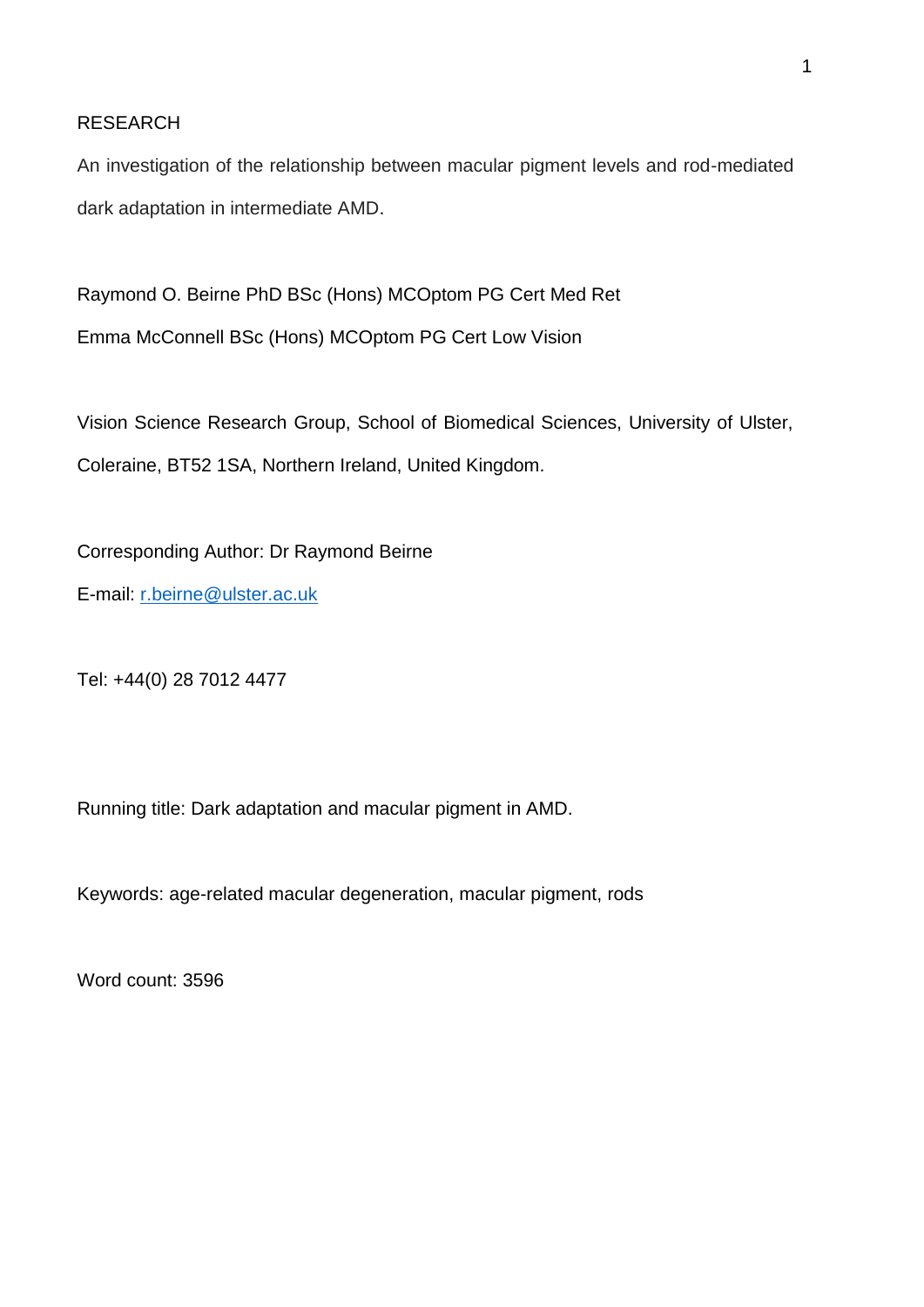**Background:** It has been shown that rod-mediated dark adaptation is significantly delayed in ageing, a change which is exacerbated in age-related macular degeneration. Levels of lutein and zeaxanthin, the two main constituents of macular pigment have been found in rod outer segments, indicating that the macular pigment may have an influence on rod-mediated dark adaptation. The aim of this study was to determine if rod-mediated dark adaptation is associated with central macular pigment levels in individuals with intermediate stage age-related macular degeneration.

**Methods:** A cross sectional observational study included individuals with acuity better than 6/15 Snellen and intermediate stage age-related macular degeneration based on graded fundus photographs using an internationally accepted grading scale. Rod-mediated dark adaptation was assessed at five degrees eccentricity in the superior retina (inferior visual field) using the rod intercept time measure from the MacuLogix AdaptDx. Macular pigment optical density was measured at 0.5 degrees eccentricity using a heterochromatic flicker photometry-based method.

**Results:** Twenty-seven individuals (mean age 76.7 years) with intermediate stage age-related macular degeneration and twenty-three age-matched normal controls (mean age 74.0 years) were recruited. Rod-mediated dark adaptation was significantly delayed in intermediate stage age-related macular degeneration compared with healthy controls (32.9 mins versus 10.7 mins, p<0.01). There was no statistically significant correlation between the rod intercept time and the level of macular pigment in those with intermediate age-related macular degeneration (r= -.04, p=0.85).

**Conclusion:** The results did not support the hypothesis that higher macular pigment is associated with improved rod-mediated performance or that higher levels of macular pigment protect rod-mediated function in intermediate age-related macular degeneration.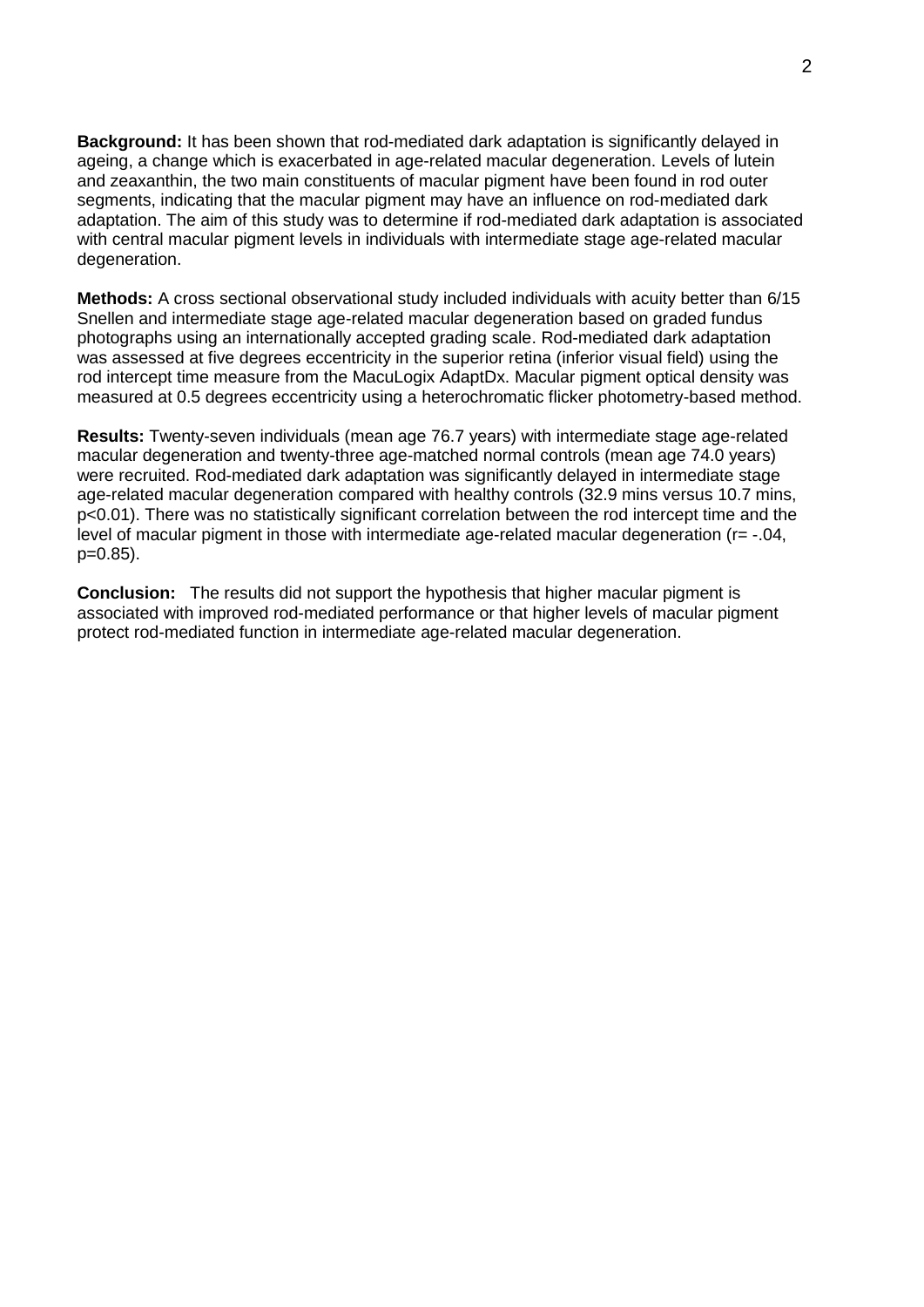One extremely informative measure of visual function in the ageing eye is the dark adaptation curve, which is a measure of the ability of the eye to adapt to the dark after the retina has been bleached with a bright light.<sup>1</sup> The dark adaptation curve has two basic components, the first is cone mediated and the second is rod mediated. The curve displays significant changes in the healthy ageing eye, <sup>2</sup> that are exacerbated in age-related macular degeneration (AMD). <sup>3-10</sup> Almost all studies with AMD participants have shown that rod mediated dark adaptation (RMDA) is significantly increased in comparison to age-matched individuals free from disease. This is seen in a delayed rod-cone break time and a shallower slope of the rod-mediated portion of the curve.<sup>4, 6, 8</sup> For examples of this change see Figure 1 in Owsley et al., 2007,<sup>4</sup> and Figure 2 in Flamendorf et al., 2015.<sup>8</sup> It has been postulated that this deficit in RMDA with age and AMD is principally caused by impaired translocation of retinoids and other essentials from the choroid across the retinal pigment epithelium - Bruch's membrane sub-retinal space.<sup>11</sup> This dysfunction is heightened in AMD through the accumulation of drusen and retinal pigment epithelium pigmentation changes.<sup>11</sup> An age-related deterioration in the optical quality of the eye may also contribute to any decline in rod-mediated performance.<sup>12, 13</sup>

It is believed that the macular pigment plays a crucial role in the retina as a powerful antioxidant and short-wavelength light filter, which may help protect the retinal pigment epithelium and photoreceptors from oxidative damage over a lifetime.<sup>14</sup> This is of particular interest with regard to AMD, as it is hypothesised that one of the primary contributions to this condition is increasing retinal pigment epithelium dysfunction with age due to cumulative oxidative damage.<sup>15</sup> It has been shown that lutein and zeaxanthin, two of three constituents of the macular pigment, are present in significant amounts in the rod outer segments.<sup>16, 17</sup> This finding leads to the hypothesis that the macular pigment may be involved in helping maintain normal rod physiology and subsequent rod-mediated function in ageing. Indeed, Stringham et al (2015) recently reported that in a small group (27 participants) of younger healthy individuals both dark adaptation recovery time and absolute scotopic thresholds were associated with macular pigment levels over a central retinal area.<sup>18</sup> Patryas et al. (2014) also found a weak positive association (which was not statistically significant) between the slope of S2 and S3 portions of the dark adaptation curve at 11 degrees eccentricity and central macular pigment estimates using 33 participants.<sup>19</sup> Conversely however, in a recent study Zarubina et al., 2018 showed in a large sample of healthy older individuals (participants=225; mean age 68.2 years) that RMDA was not associated with central macular pigment levels. <sup>20</sup> They conclude that such a finding fits with the aforementioned vascular-metabolic theory for RMDA increases and query the basis for expecting a relationship between RMDA and macular pigment given that the macular pigment level in rod outer segments is low relative to the high levels in the foveal centre. However, they do acknowledge that further research on the distribution of the macular pigment within different retinal cells is required.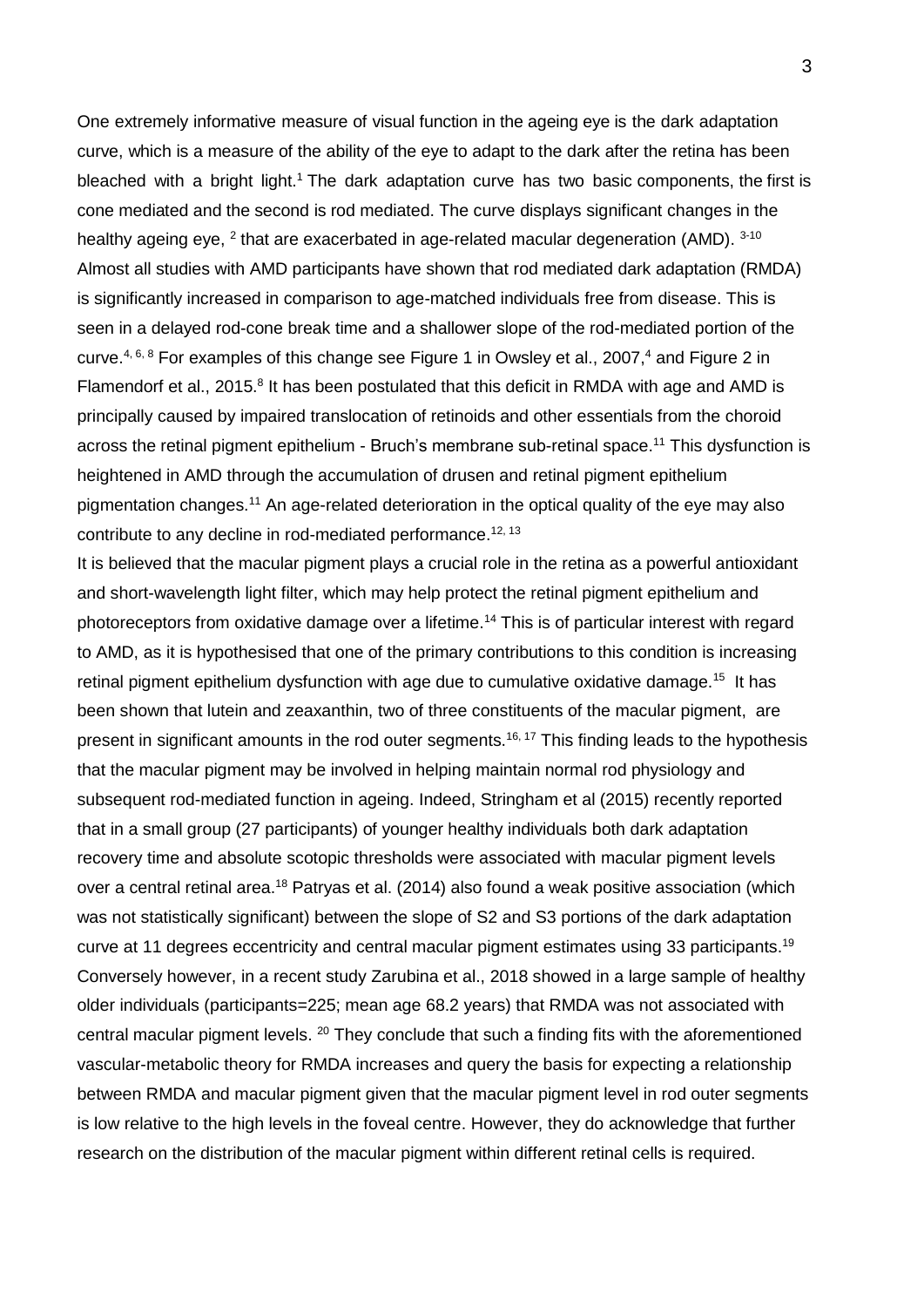None of these previous studies included participants with any clinical signs of AMD. No published information on the relationship between RMDA and macular pigment levels exists in individuals with AMD. If RMDA in AMD is associated with macular pigment levels it would be of particular interest to clinicians as the macular pigment can potentially be enhanced through dietary and lifestyle changes and by supplementation. Indeed, AREDS2 suggested that it may be appropriate to replace beta carotene with lutein and zeaxanthin in AREDS type antioxidant supplements for those individuals with intermediate AMD.<sup>21</sup>

The objective of this study was to establish whether or not RMDA is associated with macular pigment levels in intermediate stage AMD patients, who have an increased risk of developing exudative AMD over time. 22

## **METHODS**

This cross-sectional observational study was undertaken at the Vision Science research laboratory at the University of Ulster, which is a regional University in the United Kingdom. Participants were recruited by advertisement from the public optometry clinic in Ulster University and through local advertisement with macular disease support groups and optometry practices. Ethical approval for the study was obtained from the University of Ulster Research Ethics Committee and informed written consent was obtained from all participants after explanation of the nature and possible consequences of the study in accordance with the tenets of the Declaration of Helsinki.

# **Participants**

#### Intermediate AMD

All individuals had a visual acuity of at least 0.40 logMAR (>6/15 Snellen) with best spectacle lens correction of between ±6DS and less than 3 DC in the study eye. After the visual function testing (described below) was completed, dilated 30° colour fundus photographs centred on the macula were taken (Canon CR-DGi, Uxbridge, UK). Each photograph was examined independently by two experienced optometrists to confirm participants had intermediate AMD as defined using an internationally accepted grading scale.  $23$  Intermediate AMD was defined as any medium sized drusen (63 to 125µm) with pigmentary abnormalities associated with AMD or any large drusen (>125µm) within two disc diameters of the fovea. In addition, all participants underwent ocular coherence tomography scanning using the Fast Retinal protocol of the retinal application of the Heidelberg Spectralis with TruTrack eye tracking technology (Heidelberg, Germany). This is a macular volume scan centred on the fovea with 19 equally separated horizontal line scans covering a 20 by 20 degrees square area, with 8 averaged frames for each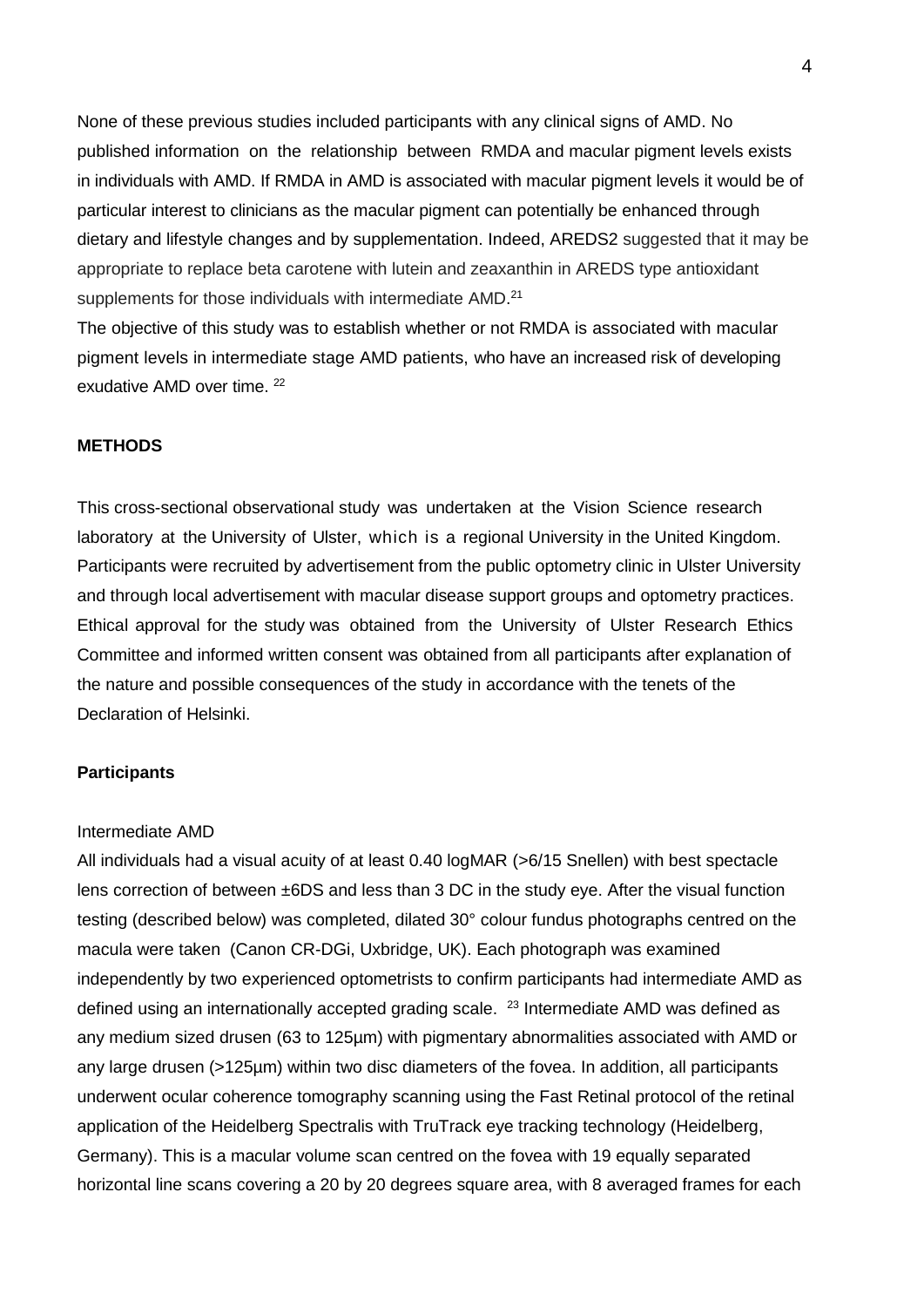line to reduce noise and enhance resolution. Images were assessed to exclude anyone with any other co-existing abnormality, such as epi-retinal membrane or significant vitreomacular traction, which could contribute to vision loss other than the intermediate AMD. Participants were excluded if they had any other co-existing eye disease (such as glaucoma or diabetic retinopathy) which would impact on the findings.

## Healthy individuals

All participants had a best corrected visual acuity of 0.20 logMAR (Snellen 6/9.5) or better in the study eye, refractive error between +6DS and -6DS with <3.00DC and normal retinal health based on fundus photography and OCT examination. Anyone with amblyopia in the study eye, advanced AMD in their fellow eye or a history of systemic conditions which may affect vision were excluded. None of the older participants had any visually significant age-related cataract as judged on dilated slit-lamp examination.

## **Visual function**

Monocular logMAR visual acuity was determined, after a full subjective refraction, with a Bailey-Lovie chart with distance prescription, with credit given for each correct letter read. Monocular contrast sensitivity was determined using the Mars Letter Contrast Sensitivity chart (Mars Perceptrix, Chappaqua, NY, US). Participants were instructed to read the letter chart, which was positioned at 50cm with the appropriate near correction in place, until the letters became indistinguishable. The log contrast sensitivity value is determined as the final letter correctly identified before the patient misidentifies two consecutive letters, with incorrect responses prior to this taken off the final log contrast sensitivity value. For individuals with bilateral intermediate AMD the study eye was that with the better logMAR acuity. If acuity was equal in both eyes, then the eye with the better contrast sensitivity value was used for testing.

#### **Macular Pigment Optical Density**

Macular pigment optical density was estimated in the study eye at 0.5 degrees from the foveal centre using a heterochromatic flicker photometry based densitometer instrument (Macular Metrics, Rehoboth, MA, USA) which has been described in detail in several previous studies measuring macular pigment in normal,  $24, 25$  and AMD patients (using an adapted version).<sup>26</sup>

Firstly, several practice thresholds were measured to ensure the participant understood the task to be performed. Under monocular viewing conditions in a dim room the participant was asked to fixate on the centre of a flickering target, a solid 1° diameter target comprised of two alternating wavelengths (460nm and 560nm) displayed on a 6° blue background (470nm). The participant was then instructed to adjust the radiance of the two alternating lights, which were offset from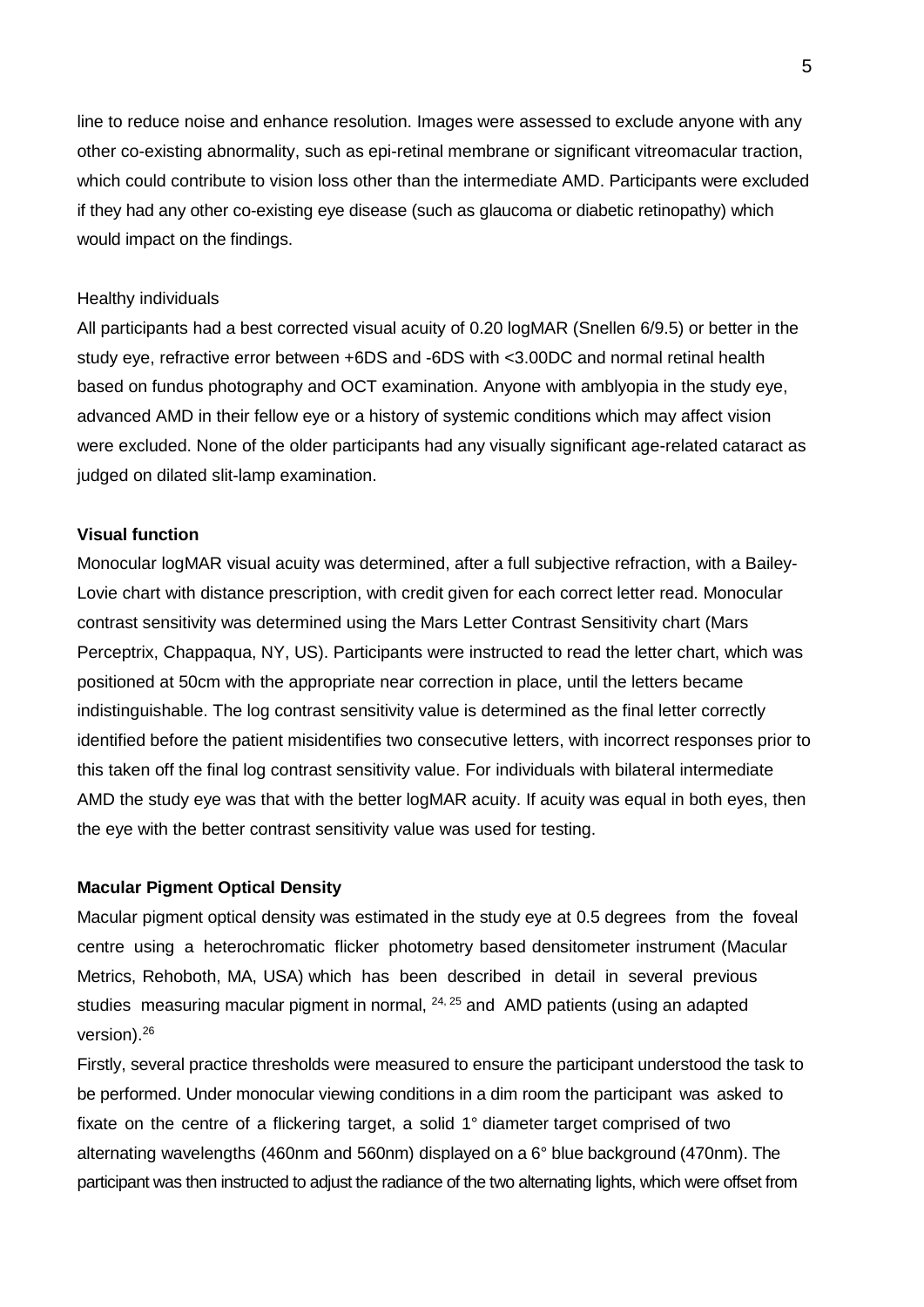threshold to ensure there was clear visible flicker to begin with, until the point where the test target appeared stationary, or had minimal flicker. The two wavelengths of light were inversely yoked to maintain a constant brightness and threshold was measured using the optimal flicker frequency for that individual (measured before thresholds were taken). The task was repeated using a disc of 2° in diameter presented at 7° eccentricity from a central red fixation point subtending 5 minutes of arc. Four thresholds at each retinal location were taken for calculating the macular pigment optical density which was calculated using the following formula: Macular pigment optical density = Log (R460<sub>F</sub>/ R460<sub>P</sub>) – Log (R560<sub>F</sub>/R560<sub>P</sub>) where R460 is the radiance of the 460 nm light and R560 the radiance of the 560 nm light at the foveal (F) and peripheral (P) locations when no/minimal flicker is perceived.

## **Rod-mediated function**

RMDA was assessed with the AdaptDx (MacuLogix, Hummelstown, PA) which measures the rod intercept time. This is the time from the onset of a reduced retinal bleach to reach a criterion light level on the dark adaptation curve, where vision is completely rod mediated. Those with better rod recovery will have a shorter rod intercept time than those with impaired rod function, allowing rod-mediated performance to be more easily compared between individuals using one outcome parameter. The instrument has been used in several studies looking at rod mediated function in healthy individuals and in various stages of AMD.<sup>7-10, 27, 28</sup>

For this measure the pupil of each participant's test eye was dilated to at least 6mm in diameter using 0.5% Tropicamide to eliminate the effects of pupil size on the rod intercept time measure. Participants were instructed to fixate on a red fixation light located 5 degrees superiorly from the centre of the screen for the duration of the test and advised that a single spot stimulus would appear directly below this point throughout the test. Patient fixation was assessed throughout using an infrared camera which displayed the patients eye on the operating screen. Corrective lenses suitable for the 30cm viewing distance were positioned in front of the test eye using the built-in lens holder provided by the instrument to correct for optical blur with the other eye being covered by an opaque patch.

A 505nm photoflash (0.8ms duration, 1.8x10 $^{4}$  scot cd/m $^{2}$  intensity) provided a ~76% rod bleach equivalent over a 4° area of retina centred at 5° eccentricity directly below the fixation light. Threshold sensitivity measurements began immediately after at this location using a 2° diameter circular target (wavelength 505nm) with a 3 down/1-up modified staircase estimate procedure. Participants were given 2 seconds to respond if the stimulus was visible using a response button. Fixation error rate was calculated as a percentage of the number of unreliable thresholds (threshold deviated from the previous measurement by ≥0.2 log units) compared with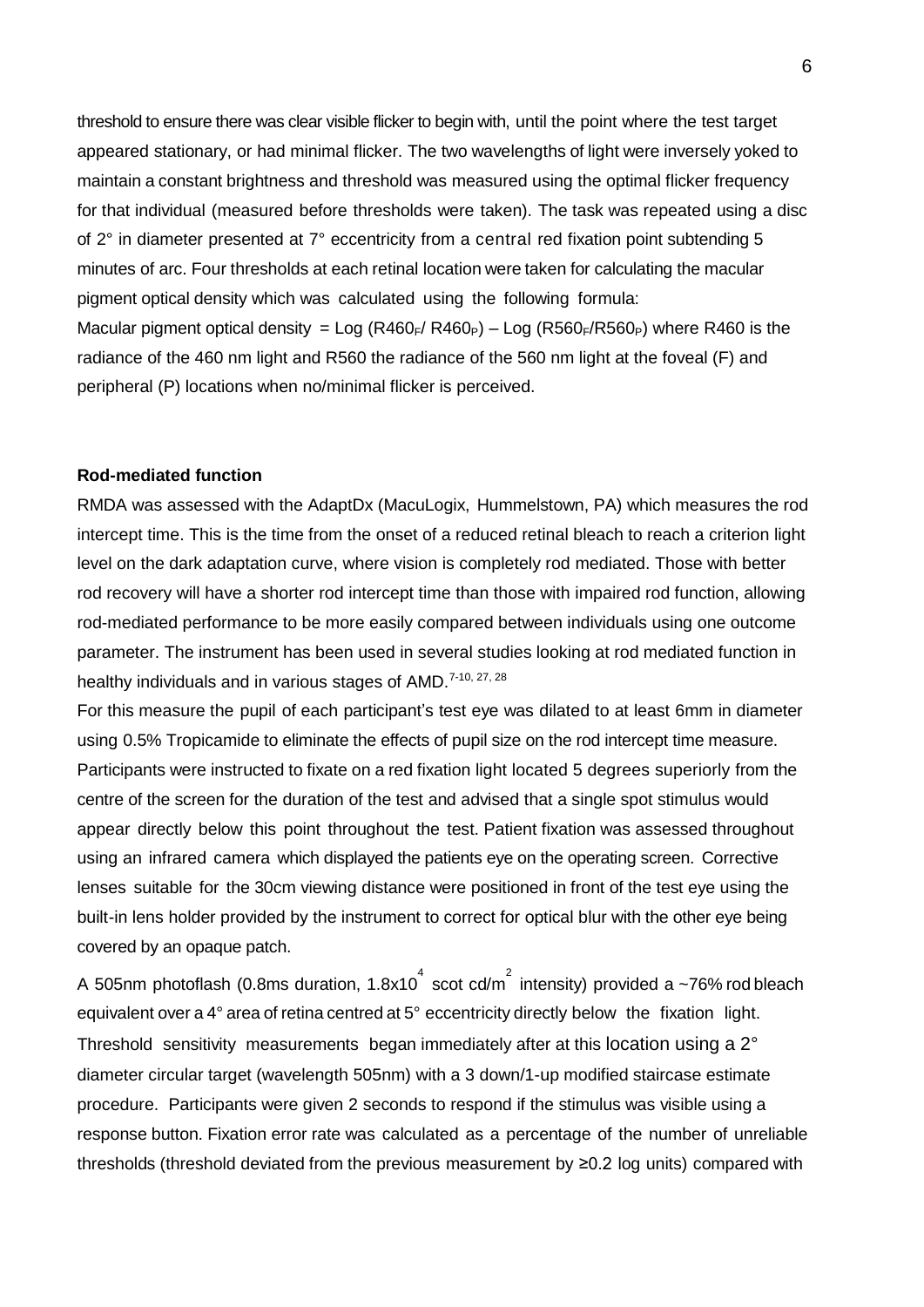the total number of thresholds. All individuals had a fixation loss of less than 35% (average fixation loss was 14.7%). Testing concluded when the subject's sensitivity recovered to  $5x10^{-3}$  scotopic  $\text{cd/m}^2$  (3.0 log units attenuation of the stimulus) determined by the internal software of the instrument, as this threshold level is considered to be completely mediated by rod function. The test could continue to up to 45 minutes at which point it was terminated if the recovery threshold had not been reached (a 45 minute rod intercept time was assigned to those participants for statistical analysis).

#### **Statistical analysis**

Statistical analyses were performed with SPSS software version 22 (IBM Corporation, Armonk, NY). Macular pigment optical density was measured in log units and the rod intercept time in minutes. Shapiro-Wilks tests showed that the macular pigment estimates were normally distributed for both groups (p>0.05) but that the rod intercept time in the intermediate AMD group was not normally distributed (p<0.05). Differences in age, logMAR acuity, contrast sensitivity and macular pigment optical density between the two groups were analysed using independent t tests. Correlation between any of these variables was examined using the Pearson correlation coefficient  $(r<sub>p</sub>)$ . The difference in the rod intercept time between the groups was analysed using the Mann-Whitney U test. Correlation between the rod intercept time and any other variable in the intermediate stage AMD group was examined using the Spearman's rank correlation coefficient  $(r<sub>s</sub>)$ . The study had better than 80% power to detect a large correlation between macular pigment optical density and the rod intercept time ( $r = 0.52$  or better) at the 0.05 significance level in the intermediate AMD group, which was the primary objective of the study.

### **RESULTS**

Twenty-seven individuals with intermediate AMD (12 males, 15 females; mean age 76.7 years (range 63-88 years)) were recruited to the study. Eight of these individuals had early AMD in their fellow eye, while nine had intermediate stage and ten had late stage AMD. Twenty-three older individuals free from any ocular disease (10 males, 13 females; mean age 74.0 years (range 68-86 years) were recruited for comparison with the AMD group. Two of these individuals had early AMD in their fellow eye while all others had no sign of AMD in their fellow eye. Table one summarises the visual function measures for those with intermediate stage AMD and the normal group. This shows that for the two age-matched groups all measures of visual function were significantly poorer in the intermediate AMD group (p<0.05) but that there was no statistically significant difference in macular pigment optical density between the two groups (p>0.05). When those individuals in the AMD group who were taking any form of supplement containing one or more of the retinal carotenoids (number=13) were removed from the analysis there remained no statistically significant difference in macular pigment optical density levels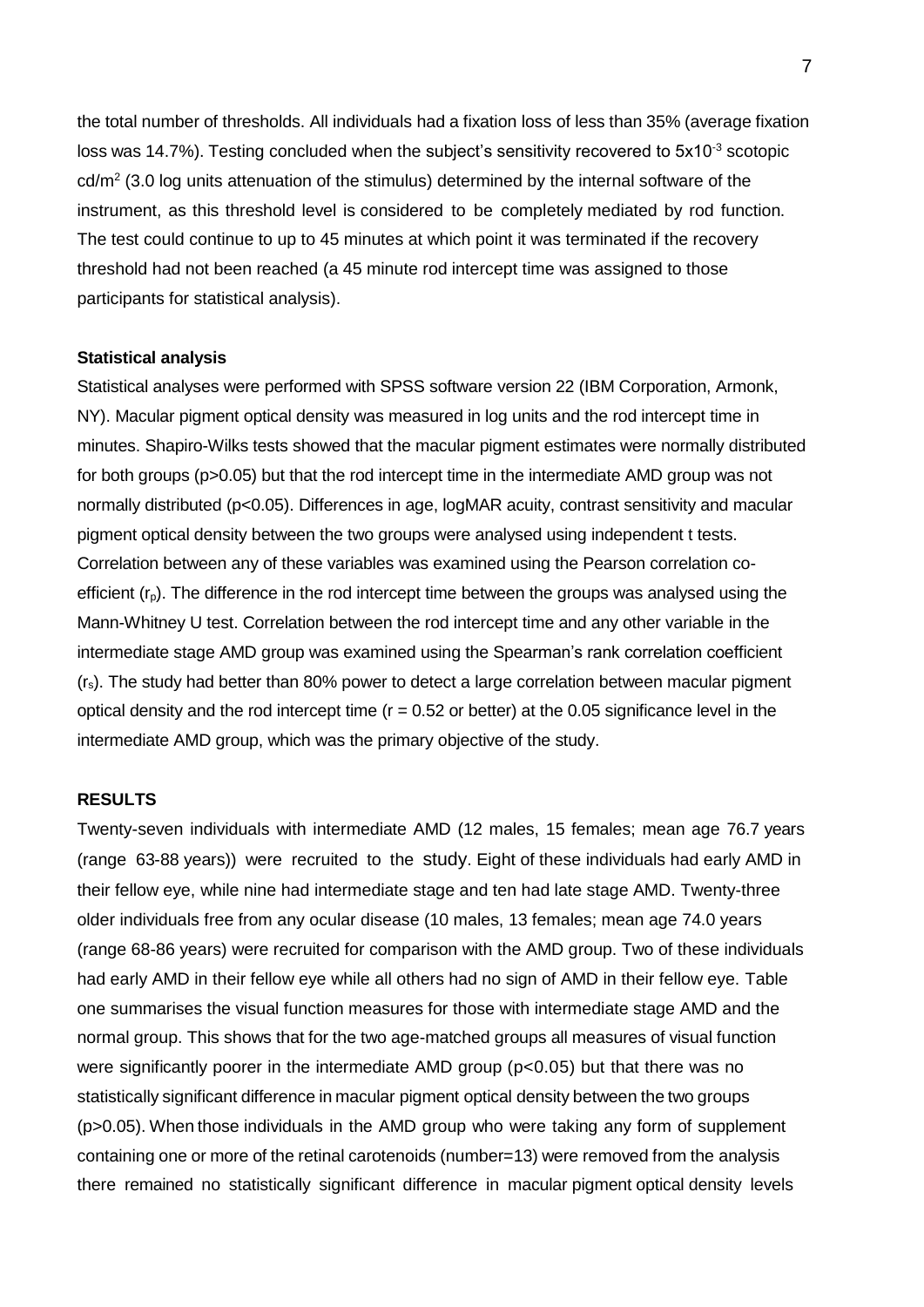between the healthy normal group and the intermediate AMD group (0.44 versus 0.41 log units; p= 0.62). Smoking status (never a smoker versus previous smoker) did not have any statistically significant effect on macular pigment values in either the AMD group ( $p= 0.23$ ) or the normal group (p=0.36).The rod intercept time for the intermediate AMD individuals was, on average, three times longer than that of the normal individuals indicating that a significant deficit in rod-mediated performance exists (32.9mins versus 10.7 mins). While there was significant overlap in logMAR acuity values between the two groups only two intermediate AMD individuals had a rod-intercept value which fell within the range of the values found in the normative group.

There was no statistically significant correlation between the rod intercept time and the level of macular pigment in either the normal group  $(r_0=-0.16, p=0.46)$  or the AMD group  $(r_s=-0.04, p=0.85)$ (Figure One). When the individuals with previous late AMD in the fellow eye were removed from the intermediate AMD analysis no statistically significant relationship was found between macular pigment optical density and the rod intercept time  $(r_s = -.13, p=0.63)$ . There was no statistically significant relationship between the rod intercept time and logMAR acuity in the intermediate AMD group ( $r_s$ = 0.33, p=0.09) however there was a statistically significant relationship between the rod intercept time and contrast sensitivity  $(r_s=-0.41, p=0.03)$ .

The rod intercept time was higher in those individuals who had late-stage AMD in the fellow eye, compared those without late AMD in the fellow eye, but this failed to reach statistical significance (38.6 versus 29.6 mins; p=0.05). There was no significantly significant difference in acuity, CS or age between these two groups (p>0.05 for all). Macular pigment optical density was significantly higher in those individuals who had late stage AMD in the fellow eye (0.55 versus 0.40 log units, p=0.04). However, eighty percent of those participants who had late-stage AMD in their fellow eye took some form of supplementation containing lutein and/or zeaxanthin (in comparison to 29% of those without late AMD in the fellow eye).

Eleven individuals reached the maximum rod intercept time of 45 minutes without reaching the rod recovery criterion point (seven of these individuals had late AMD in the fellow eye). There was no statistically significant difference in macular pigment levels between those who reached the maximum time (mean rod intercept time=45 mins, mean macular pigment =  $0.45$ ) in comparison to all of the other individuals in the AMD group (mean= 24.6mins, mean macular pigment =  $0.45$  (t= $0.09$ , p=  $0.93$ ).

#### **DISCUSSION**

Several recent studies have investigated the relationship between RMDA and macular pigment levels in healthy individuals free from ocular disease. <sup>18-20</sup> The largest of these three studies showed no statistically significant relationship between RMDA, measured using the AdaptDx, and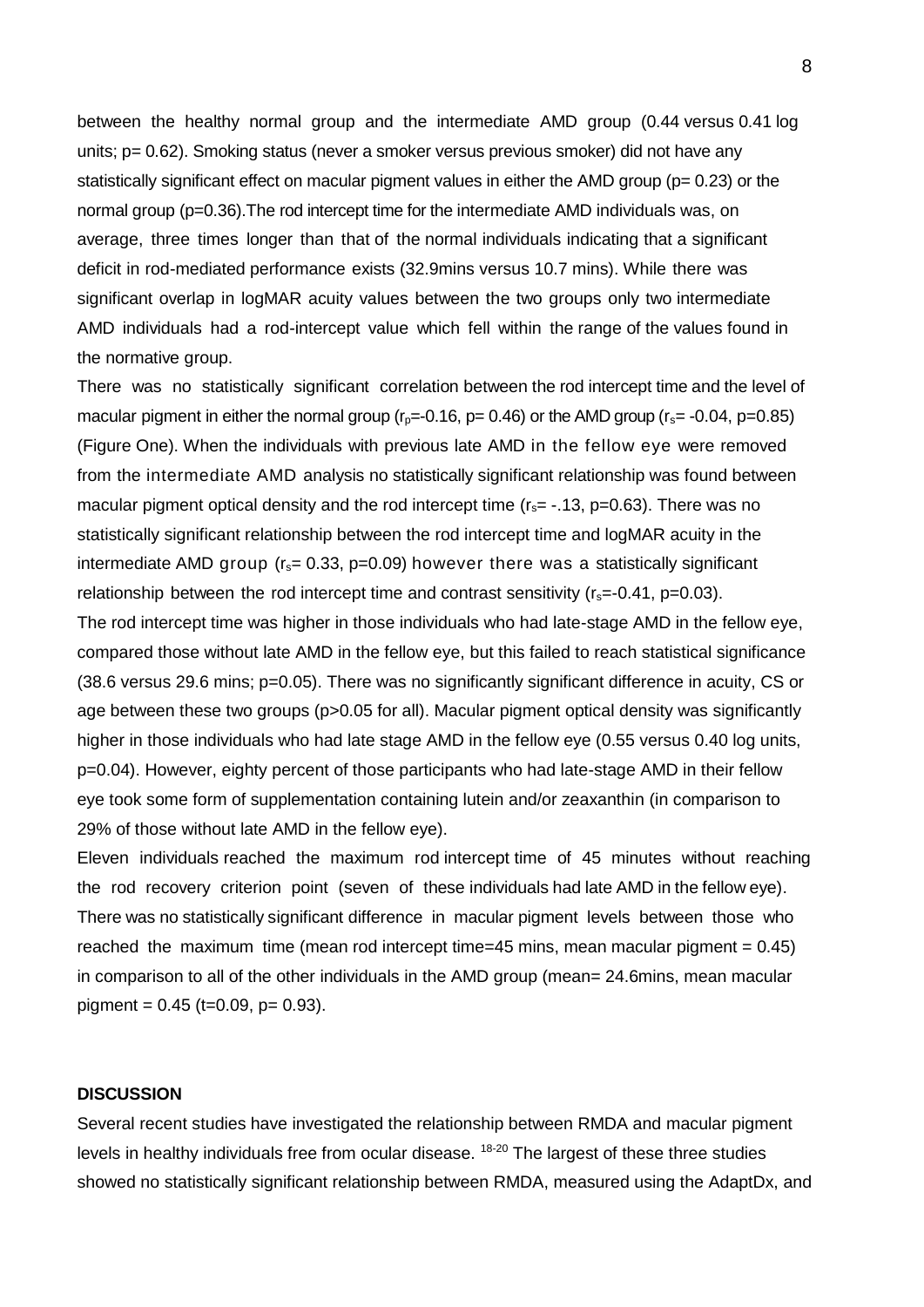macular pigment optical density estimated using a heterochromatic flicker photometry based instrument.<sup>20</sup>This current study, using the same retinal locations for RMDA and macular pigment measures as Zarubina et al. 2018, has shown that there is no statistically significant association between RMDA and macular pigment in individuals with intermediate stage AMD. In this study we minimised any influence age-related optical changes in the eye may have on RMDA by dilating all participants, correcting for refractive error and by including only those free from cataract. Therefore, the measurement of RMDA using the AdaptDx rod intercept time primarily reflects the function of the underlying rod photoreceptors. The rod intercept time measures found in this study are similar to those reported in a previous study with AMD participants using similar methods.<sup>8</sup>

It could be argued that if an individual had a significant amount of macular pigment at 5 degrees eccentricity it could have a detrimental effect on the rod intercept time simply by reducing the visibility of the 505nm light due to the spectral absorbance profile of the macular pigment  $29$ . However, significant amounts of macular pigment have been measured in only a very small percentage of individuals at 5 degrees eccentricity,  $30, 31$  with the vast majority displaying no measurable macular pigment at this retinal location. The very maximum amount of macular pigment measured in any individual reported in the literature is less than 0.1 log units at 5 degrees from the foveal centre <sup>31</sup>. Wooten and Hammond, 1992 show that for this level of macular pigment there would still be 90% transmittance of the 505nm stimuli for measuring the rod intercept time (see Figure 7 in this publication) <sup>32</sup>. Therefore, we can be fairly certain that the 5 degrees location chosen did not inadvertently remove any relationship between these functional measures. Although two previous studies in normal individuals used a more eccentric retinal location for measuring rod-mediated performance (both beyond 10 degrees eccentricity),  $18, 19$  we believe that a more eccentric location for the rod intercept time measure would have made the task considerably more difficult for the participants, resulting in less reliable measures.

One assumption of this study is that the single central measure of macular pigment reported in this study is an appropriate reflection of the overall level of macular pigment within the retina. Although macular pigment has been found in significant amounts in rod outer segments, <sup>16, 17</sup> most of the macular pigment has been shown to be concentrated in the pre-receptoral Muller cells in the foveal centre. This location lends itself more to the idea that the macular pigment may have a stronger relationship with cone mediated visual functions, and there is some evidence to suggest that this might indeed be the case.<sup>33</sup>

As the study included 27 individuals with intermediate AMD we only had sufficient statistical power to detect a large correlation (>0.52) between these two measures. However, Figure 1 suggests that a statistically significant relationship between these two measures would be unlikely to emerge even with more participants. Even those individuals who could not reach the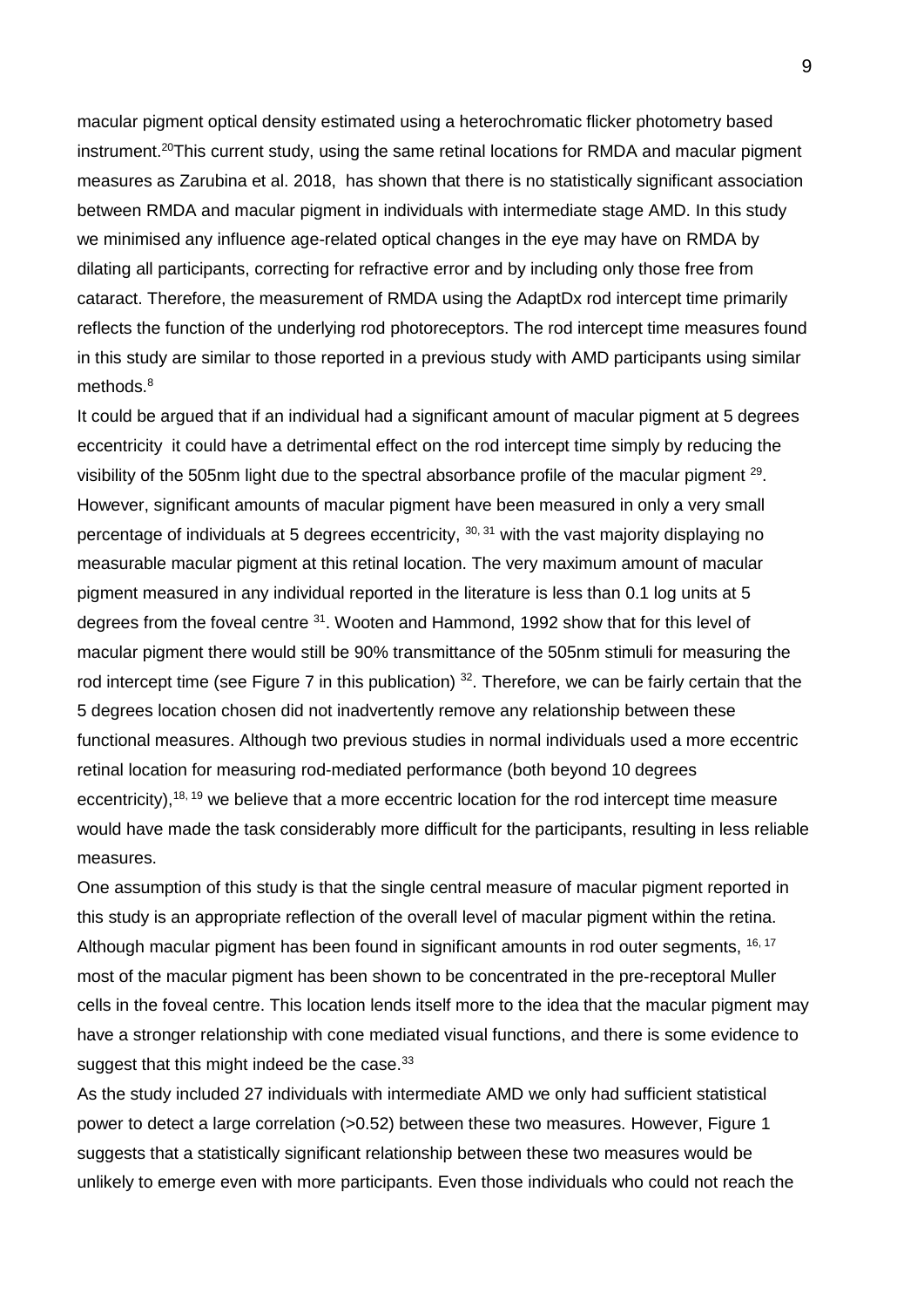arbitrary rod intercept time threshold scotopic sensitivity within 45 minutes did not have a level of macular pigment that was significantly different to those who reached this point in a much faster time. Those that reached the arbitrary cut-off rod intercept time also had macular pigment values across the whole range measured (0.14-0.85 log units).

The protective effect of the macular pigment on the risk of developing AMD remains inconclusive with evidence for and against this theory.  $14, 34, 35$  In this study, with a relatively small number of participants, there was no significant difference in the amount of macular pigment measured in those with intermediate AMD compared to the age-matched healthy individuals. Of course, it must be recognised that the control group in this study was simply based on the observation that these individuals were free from fundal signs of AMD. We didn't collect any information on dietary intake or assess serum levels of carotenoids. Therefore, it must be considered that the dietary intake (and supplement intake) could be significantly different between the two groups hiding any true baseline differences in macular pigment levels earlier in life. In addition to this the disease process itself may lead to loss of the macular pigment which is not accounted for using such methods. Several previous studies have investigated macular pigment levels in various stages of AMD and while some have found a significant reduction in macular pigment in AMD patients, <sup>36</sup> several others have not. <sup>37, 38</sup> Very limited data exists on baseline levels of macular pigment levels prior to the clinical appearance of macular degeneration.<sup>39</sup> Until substantial data on predisease macular pigment levels is available for individuals who subsequently develop AMD, the true impact of the macular pigment on disease risk will continue to be debated. In conclusion the results of this study do not support the hypothesis that higher macular pigment

is associated with improved rod-mediated performance or that higher levels protect rod-mediated function in intermediate AMD.

## **ACKNOWLEDGEMENTS**

Supported by a Research Grant from the Macular Society (UK).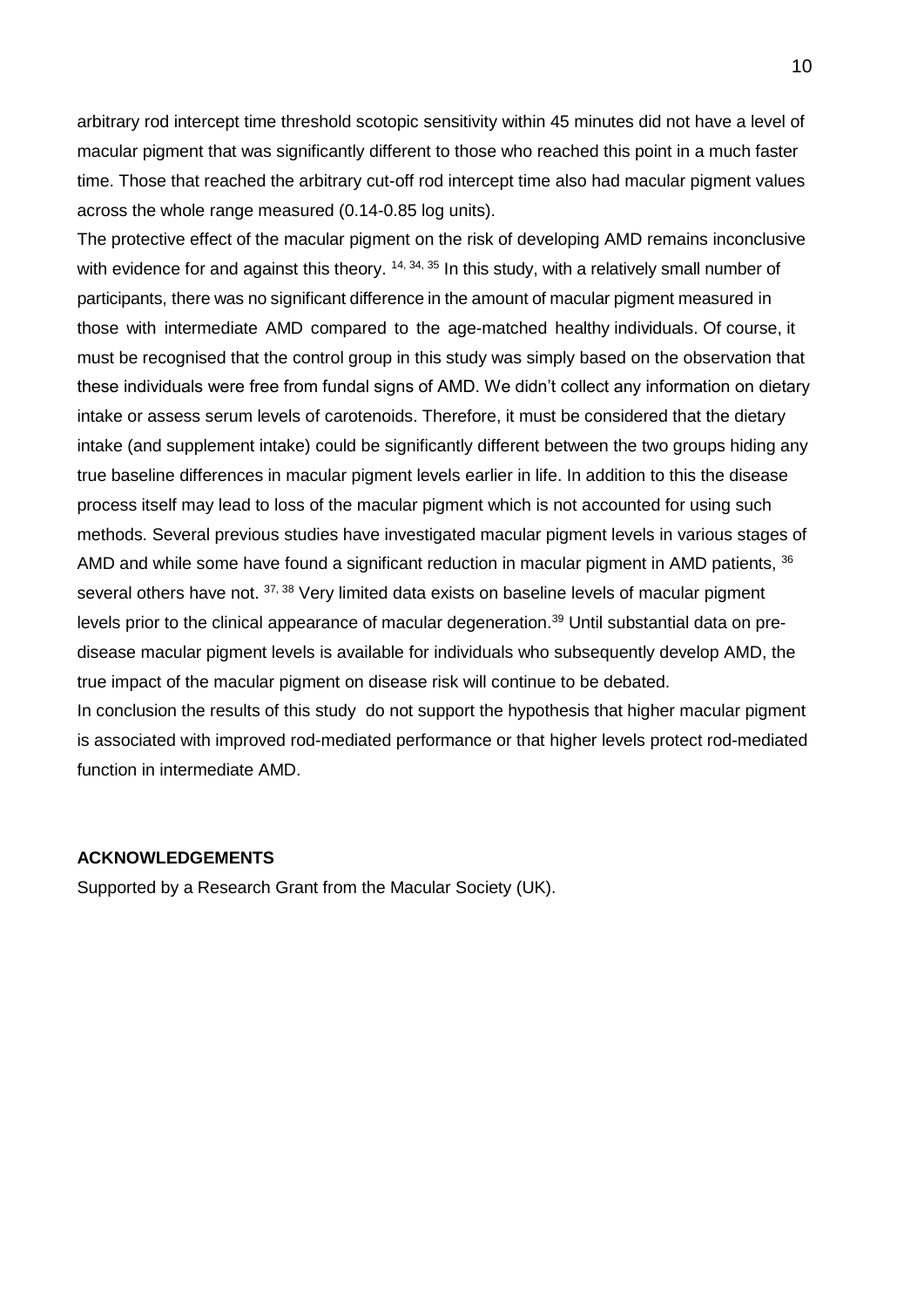# **REFERENCES**

- 1. Lamb TD, Pugh EN,Jr. Dark adaptation and the retinoid cycle of vision. *Prog Retin Eye Res* 2004;23:307-380.
- 2. Jackson GR, Owsley C, McGwin G,Jr. Aging and dark adaptation. *Vision Res*  1999;39:3975-82.
- 3. Owsley C, Jackson GR, Cideciyan AV et al. Psychophysical evidence for rod vulnerability in age-related macular degeneration. *Invest Ophthalmol Vis Sci* 2000;41:267-73.
- 4. Owsley C, McGwin G,Jr, Jackson GR et al. Cone- and rod-mediated dark adaptation impairment in age-related maculopathy. *Ophthalmology* 2007;114:1728-1735.
- 5. Owsley C, Jackson GR, White M et al. Delays in rod-mediated dark adaptation in early age-related maculopathy. *Ophthalmology* 2001;108:1196-202.
- 6. Dimitrov PN, Guymer RH, Zele AJ et al. Measuring rod and cone dynamics in agerelated maculopathy. *Invest Ophthalmol Vis Sci* 2008;49:55-65.
- 7. Owsley C, McGwin G,Jr, Clark ME et al. Delayed rod-mediated dark adaptation is a functional biomarker for incident early Age-Related Macular Degeneration. *Ophthalmology* 2016;123:344-351.
- 8. Flamendorf J, Agron E, Wong WT et al. Impairments in dark adaptation are associated with age-related macular degeneration severity and reticular pseudodrusen. *Ophthalmology* 2015;122:2053-2062.
- 9. Jackson GR, Scott IU, Kim IK et al. Diagnostic sensitivity and specificity of dark adaptometry for detection of age-related macular degeneration. *Invest Ophthalmol Vis Sci* 2014;55:1427-31.
- 10. Jackson GR, Clark ME, Scott IU et al. Twelve-month natural history of dark adaptation in patients with AMD. *Optom Vis Sci* 2014;91:925-31.
- 11. Curcio CA, Owsley C, Jackson GR. Spare the rods, save the cones in aging and agerelated maculopathy. *Invest Ophthalmol Vis Sci* 2000;41:2015-8.
- 12. Pokorny J, Smith VC, Lutze M. Aging of the human lens. *Appl Opt* 1987;26:1437- 1440.
- 13. IJspeert JK, de Waard PW, van den Berg TJ et al. The intraocular straylight function in 129 healthy volunteers; dependence on angle, age and pigmentation. *Vision Res* 1990;30:699-707.
- 14. Loane E, Kelliher C, Beatty S et al. The rationale and evidence base for a protective role of macular pigment in age-related maculopathy. *Br J Ophthalmol* 2008;92:1163- 8.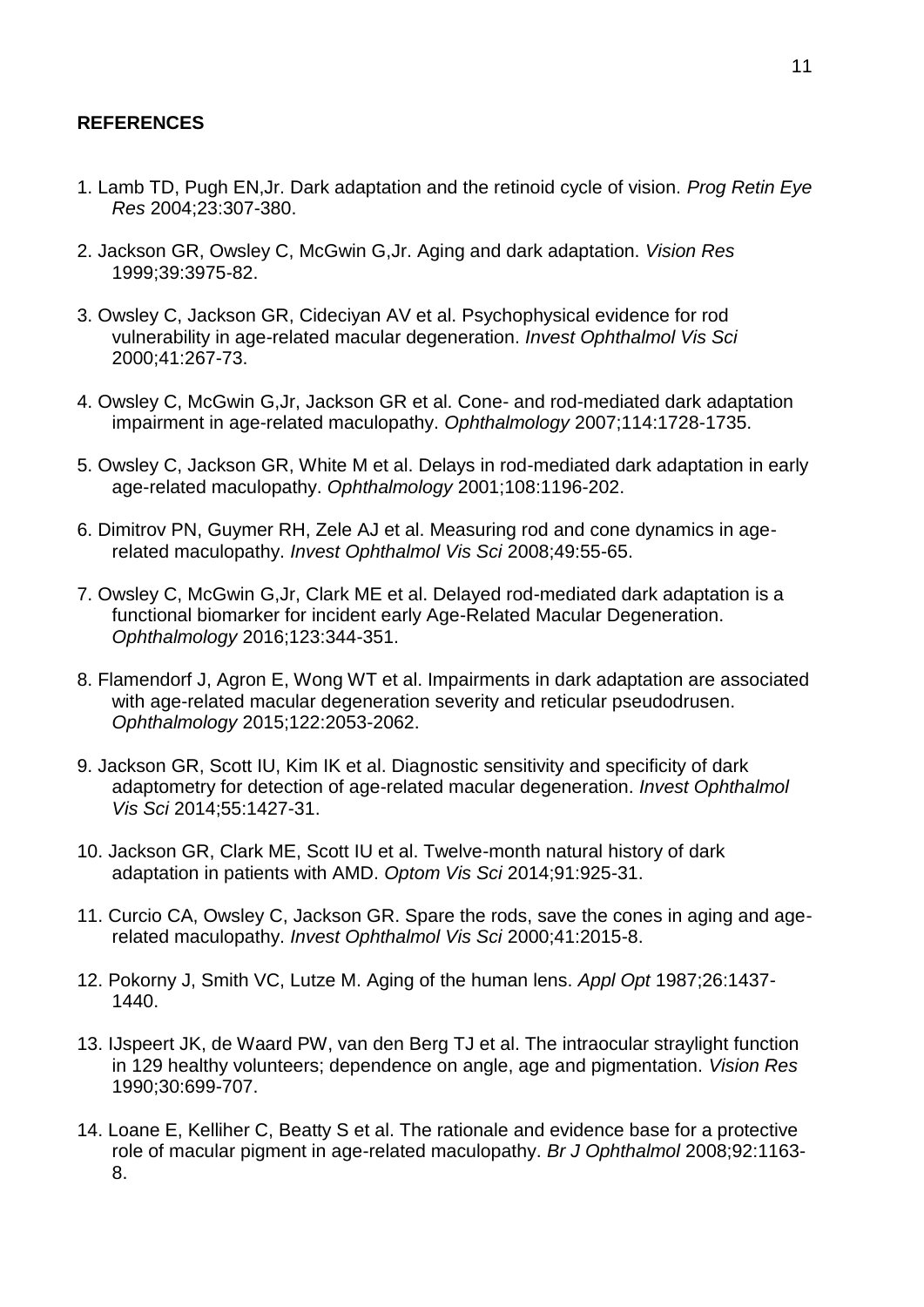- 15. Suzuki M, Kamei M, Itabe H et al. Oxidized phospholipids in the macula increase with age and in eyes with age-related macular degeneration. *Mol Vis* 2007;13:772-778.
- 16. Rapp LM, Maple SS, Choi JH. Lutein and zeaxanthin concentrations in rod outer segment membranes from perifoveal and peripheral human retina. *Invest Ophthalmol Vis Sci* 2000;41:1200-9.
- 17. Sommerburg OG, Siems WG, Hurst JS et al. Lutein and zeaxanthin are associated with photoreceptors in the human retina. *Curr Eye Res* 1999;19:491-5.
- 18. Stringham JM, Garcia PV, Smith PA et al. Macular Pigment and Visual Performance in Low-Light Conditions. *Invest Ophthalmol Vis Sci* 2015;56:2459-2468.
- 19. Patryas L, Parry NR, Carden D et al. The association between dark adaptation and macular pigment optical density in healthy subjects. *Graefes Arch Clin Exp Ophthalmol* 2014;252:657-63.
- 20. Zarubina AV, Huisingh CE, Clark ME et al. Rod-mediated dark adaptation and macular pigment optical density in older adults with normal maculas. *Curr Eye Res* 2018;43:913-920.
- 21. Chew EY, Clemons TE, Sangiovanni JP, et al. Lutein and zeaxanthin and omega-3 fatty acids for age-related macular degeneration: the Age-Related Eye Disease Study 2 (AREDS2) randomized clinical trial. *JAMA* 2013;309:2005-15.
- 22. Joachim N, Mitchell P, Burlutsky G et al. The incidence and progression of agerelated macular degeneration over 15 Years: The Blue Mountains Eye Study. *Ophthalmology* 2015;122:2482-2489.
- 23. Ferris FL,3rd, Wilkinson CP, Bird A et al. Clinical classification of age-related macular degeneration. *Ophthalmology* 2013;120:844-51.
- 24. Wooten BR, Hammond BR, Land RI et al. A practical method for measuring macular pigment optical density. *Invest Ophthalmol Vis Sci* 1999;40:2481-9.
- 25. Beirne RO. The macular pigment optical density spatial profile and increasing age. *Graefes Arch Clin Exp Ophthalmol* 2014;252:383-388.
- 26. Stringham JM, Hammond BR, Nolan JM et al. The utility of using customized heterochromatic flicker photometry (cHFP) to measure macular pigment in patients with age-related macular degeneration. *Exp Eye Res* 2008;87:445-53.
- 27. Jackson GR, Edwards JG. A short-duration dark adaptation protocol for assessment of age-related maculopathy. *J Ocul Biol Dis Infor* 2008;1:7-11.
- 28. Owsley C, Huisingh C, Jackson GR et al. Associations between abnormal rodmediated dark adaptation and health and functioning in older adults with normal macular health. *Invest Ophthalmol Vis Sci* 2014;55:4776-4789.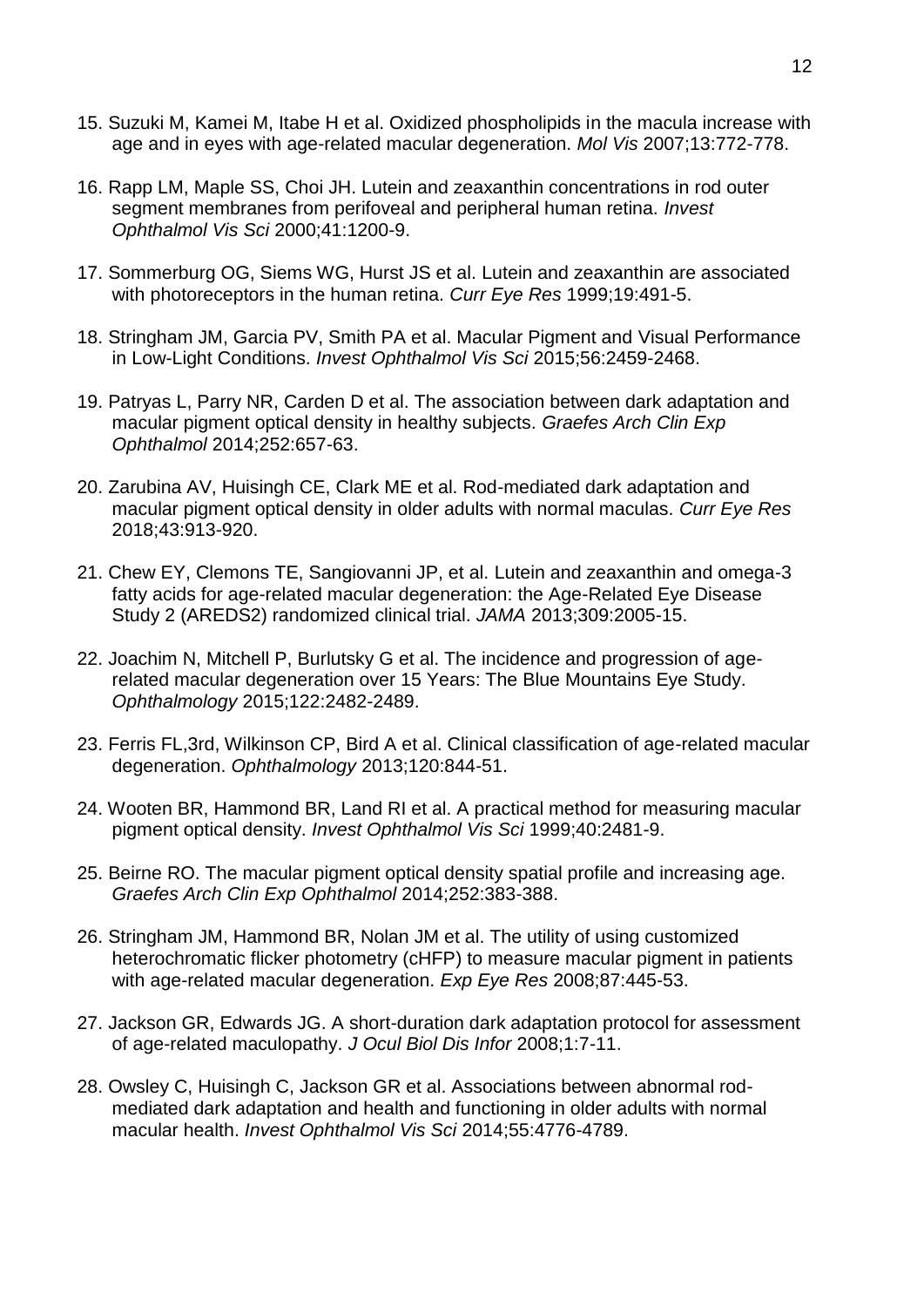- 29. Snodderly DM, Brown PK, Delori FC et al. The macular pigment. I. Absorbance spectra, localization, and discrimination from other yellow pigments in primate retinas. *Invest Ophthalmol Vis Sci* 1984;25:660-73.
- 30. Hammond BR, Wooten BR, Snodderly DM. Individual variations in the spatial profile of human macular pigment. *J Opt Soc Am A Opt Image Sci Vis* 1997;14:1187-96.
- 31. Robson AG, Moreland JD, Pauleikhoff D et al. Macular pigment density and distribution: comparison of fundus autofluorescence with minimum motion photometry. *Vision Res* 2003;43:1765-1775.
- 32. Wooten BR, Hammond BR. Macular pigment: influences on visual acuity and visibility. *Prog Retin Eye Res* 2002;21:225-40.
- 33. Loughman J, Akkali MC, Beatty S et al. The relationship between macular pigment and visual performance. *Vision Res* 2011;50:1249-56.
- 34. Weale RA. Guest editorial: Notes on the macular pigment. *Ophthalmic Physiol Opt*  2007;27:1-10.
- 35. Barker FM,2nd, Snodderly DM, Johnson EJ et al. Nutritional manipulation of primate retinas, V: effects of lutein, zeaxanthin, and n-3 fatty acids on retinal sensitivity to blue-light-induced damage. *Invest Ophthalmol Vis Sci* 2011;52:3934-3942.
- 36. Kaya S, Weigert G, Pemp B et al. Comparison of macular pigment in patients with age-related macular degeneration and healthy control subjects - a study using spectral fundus reflectance. *Acta Ophthalmol* 2012;90:e399-403.
- 37. Dietzel M, Zeimer M, Heimes B et al. Determinants of macular pigment optical density and its relation to age-related maculopathy: results from the Muenster Aging and Retina Study (MARS). *Invest Ophthalmol Vis Sci* 2011;52:3452-3457.
- 38. LaRowe TL, Mares JA, Snodderly DM et al. Macular pigment density and age-related maculopathy in the Carotenoids in Age-Related Eye Disease Study. An ancillary study of the women's health initiative. *Ophthalmology* 2008;115:876-883.e1.
- 39. Kanis MJ, Berendschot TT, van Norren D. Influence of macular pigment and melanin on incident early AMD in a white population. *Graefes Arch Clin Exp Ophthalmol*  2007;245:767-773.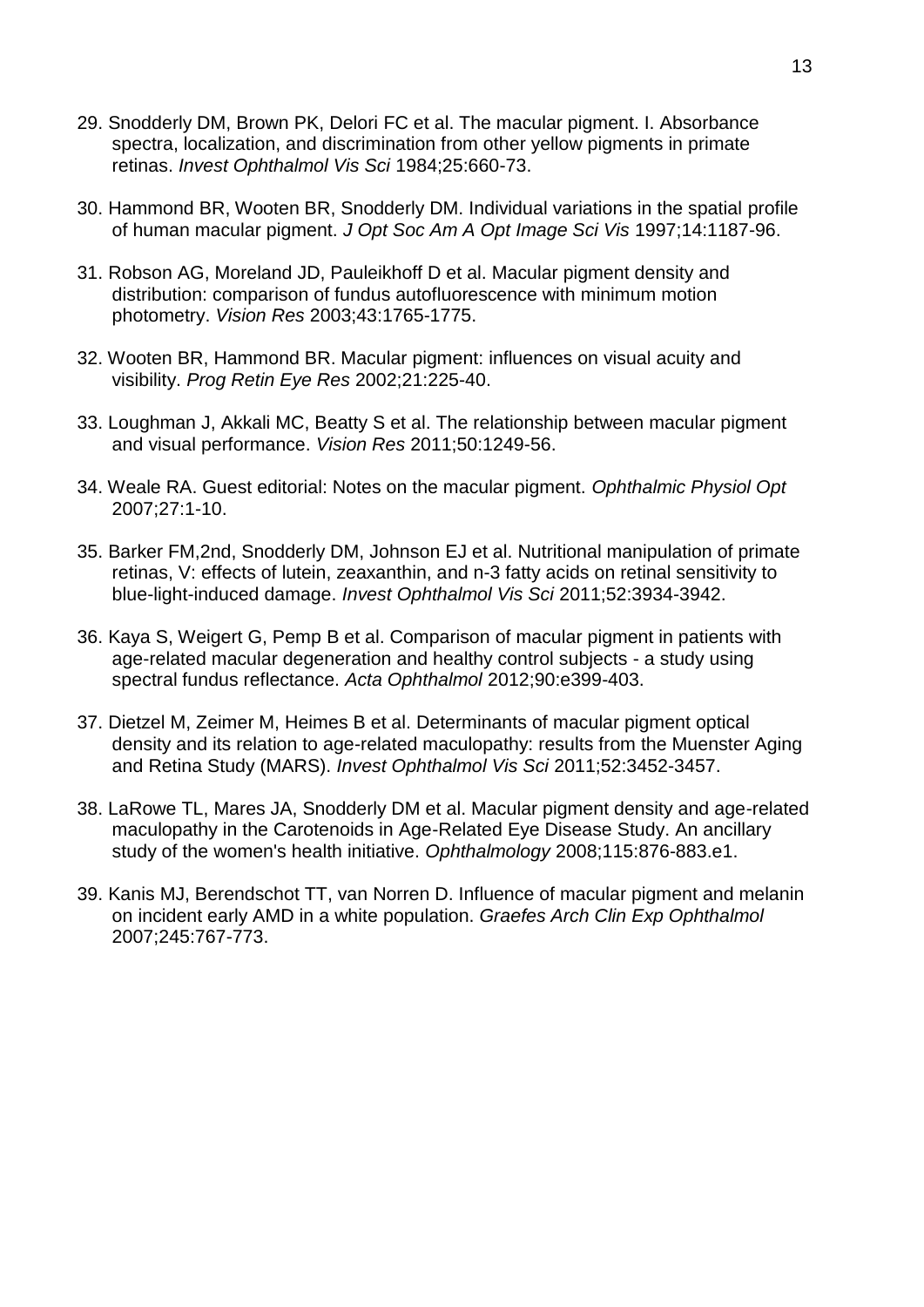|                                    | <b>Normals</b><br>$(number=23)$<br>Pseudophakic = $5$<br>Former smoker =10<br>On supplementation with<br>lutein or zeaxanthin $=3$ | Intermediate AMD<br>$(number=27)$<br>Pseudophakic = $2$<br>Former smoker $= 7$<br>On supplementation with<br>lutein or zeaxanthin $=13$ | Significance |
|------------------------------------|------------------------------------------------------------------------------------------------------------------------------------|-----------------------------------------------------------------------------------------------------------------------------------------|--------------|
| Age (years)                        | 74.0 years<br>(range 68-86)                                                                                                        | 76.7 years<br>(range 63-88)                                                                                                             | $p=0.10$     |
| LogMAR acuity                      | $0.04 \ (\pm 0.10)$<br>Range: -0.18 - +0.20                                                                                        | $0.17 \ (\pm 0.13)$<br>Range: -0.06 - +0.40                                                                                             | $p = < 0.01$ |
| Contrast sensitivity               | 1.46 $(\pm 0.14)$<br>Range: 1.20 - 1.72                                                                                            | $1.32 \ (\pm 0.18)$<br>Range: $0.96 - 1.64$                                                                                             | $p = < 0.01$ |
| Macular pigment<br>optical density | $0.44 \ (\pm 0.18)$<br>Range: $0.09 - 0.76$                                                                                        | $0.45 \ (\pm 0.20)$<br>Range: $0.14 - 0.85$                                                                                             | $p = 0.85$   |
| Rod intercept time<br>(mins)       | $10.7 \ (\pm 3.2)$<br>Range: $5.64 - 16.03$                                                                                        | $32.9 \ (\pm 11.5)$<br>Range: 12.06 - 45                                                                                                | $p = < 0.01$ |

Table 1. Participant characteristics and visual function measures for the normal group and those with intermediate AMD. Differences between the two groups was analysed using an independent t-test for all variables except the rod intercept time where a Mann-Whitney U test was used.